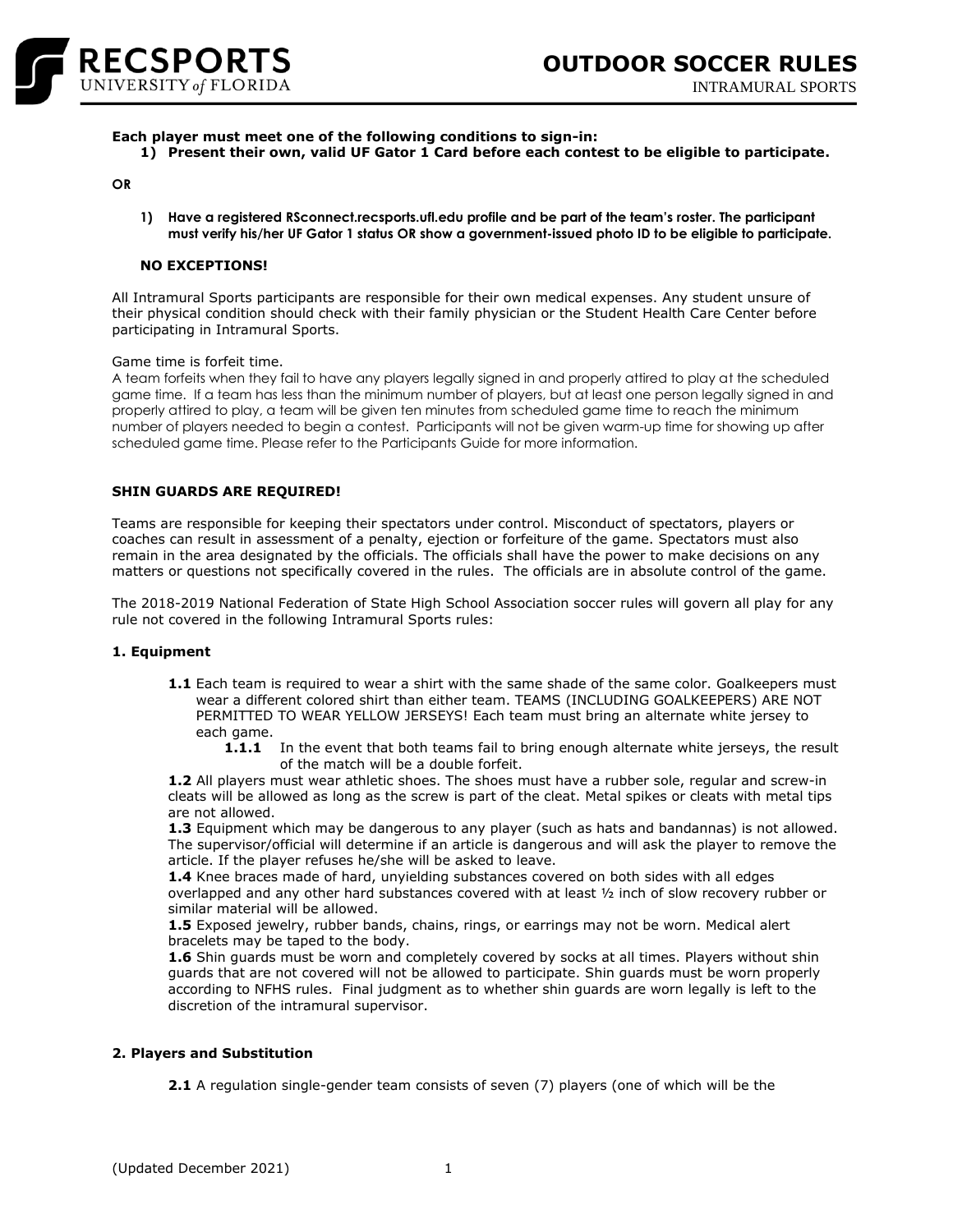

INTRAMURAL SPORTS



goalkeeper), with Co-rec consisting of 8 players. A team must have a minimum of five (5) players to play. (6 players for Co-Rec)

**2.2** If a player has been disqualified (red card), or two (2) yellows resulting in a red card, he/she cannot be replaced in that game.

**2.2.1** For Co-Rec games, a team with a disqualified player will play down a player of the gender that was disqualified (e.g. A full team with a male who is disqualified will continue the game 3M/4F, not 4M, 3F).

**2.3** A team must notify the referee on all substitutions. No player may come onto the field without permission of the referee.

**2.4** The following conditions apply to substitutions:

**2.4.1** Either team may substitute on any goal kick or kick-off.

**2.4.2** The team in possession may substitute on their throw-in or corner kick.

**2.4.3** The team NOT in possession may substitute an unlimited number of players on an opponent's throw-in or corner kick if the possessing team substitutes.

**2.4.4** Either team may substitute if a player has been injured.

**2.4.5** Either team may substitute once if a player has been cautioned (yellow). The

cautioned player MUST leave the field and can return at the next substitution opportunity. **2.5** A team may play with less than five players once the game has started if, during the course of the game, a player must leave due to injury, illness, or disqualification. A team must have at least 3 players to continue a game.

**2.6** Goalie substitutions must be notified to the official and done in a timely manner.

# **3. The Game**

**3.1** Each half will be 20 minutes in length with a continuous running clock. However, the clock will stop with each whistle within the last two (2) minutes of the second half. Half-time will not exceed five (5) minutes. The clock will be stopped at the referee's discretion for injuries and excessive delays. No injury time will be added at the end of the game and the game is over when the clock expires.

**3.2** Time-outs will not be allowed.

**3.3** Possession and side will be determined before the start of the game. At the beginning of the second half the team that did not kickoff in the first half will then do so.

**3.4** The referee will whistle the ball into play. The kick off must be taken from the center of the field. Each team must be on its own half, and the defensive team must be at least 10 yards away until the ball is kicked. The player who initially kicked the ball may not touch the ball until another player has touched it (double touch results in indirect kick for opposing team). On the initial kick, the ball is in play when it is kicked and moves.

**3.5** All kickoffs are DIRECT.

**3.6** A goal may be scored during play, directly from a direct free kick, penalty kick, corner kick, goal kick, or drop ball. A goal may not be scored directly from an indirect free kick or throw-in. To score a goal, the ball must completely cross the goal line. After the goal, the ball is returned to the center of the field for another kickoff. The team that was scored upon will kickoff.

**3.7** Teams will change ends at half time. The team that did not kick off the first half will kick off the second half.

**3.8** The ball is out of play when it completely crosses the touchlines or goal lines.

**3.9** The referee blowing his/her whistle warrants a dead ball (even if inadvertent).

**3.10** To restart play, the following methods are used:

**3.10.1** Throw-in: When the ball crosses the touchlines. Possession is given to the team the referees deemed did not touch the ball last.

**3.10.2** Goal kick: When the ball crosses a goal line, last touched by the offense.

3.10.2a The ball must be stationary and is kicked from any point within the goal area by a player of the defending team.

3.10.2b The ball is in play when it is kicked and clearly moves. Opponents must be outside the penalty area until the ball is in play.

3.10.2c If, when a goal kick is taken, any opponents are inside the penalty area because they did not have time to leave, the referee allows play to continue. 3.10.2d If an opponent who is the penalty area when the goal kick is taken or enters the penalty area before the ball is in play, touches or challenges for the ball before it is in play, the goal kick is retaken.

**3.10.3** Corner kick: When the ball crosses a goal line, last touched by the defense.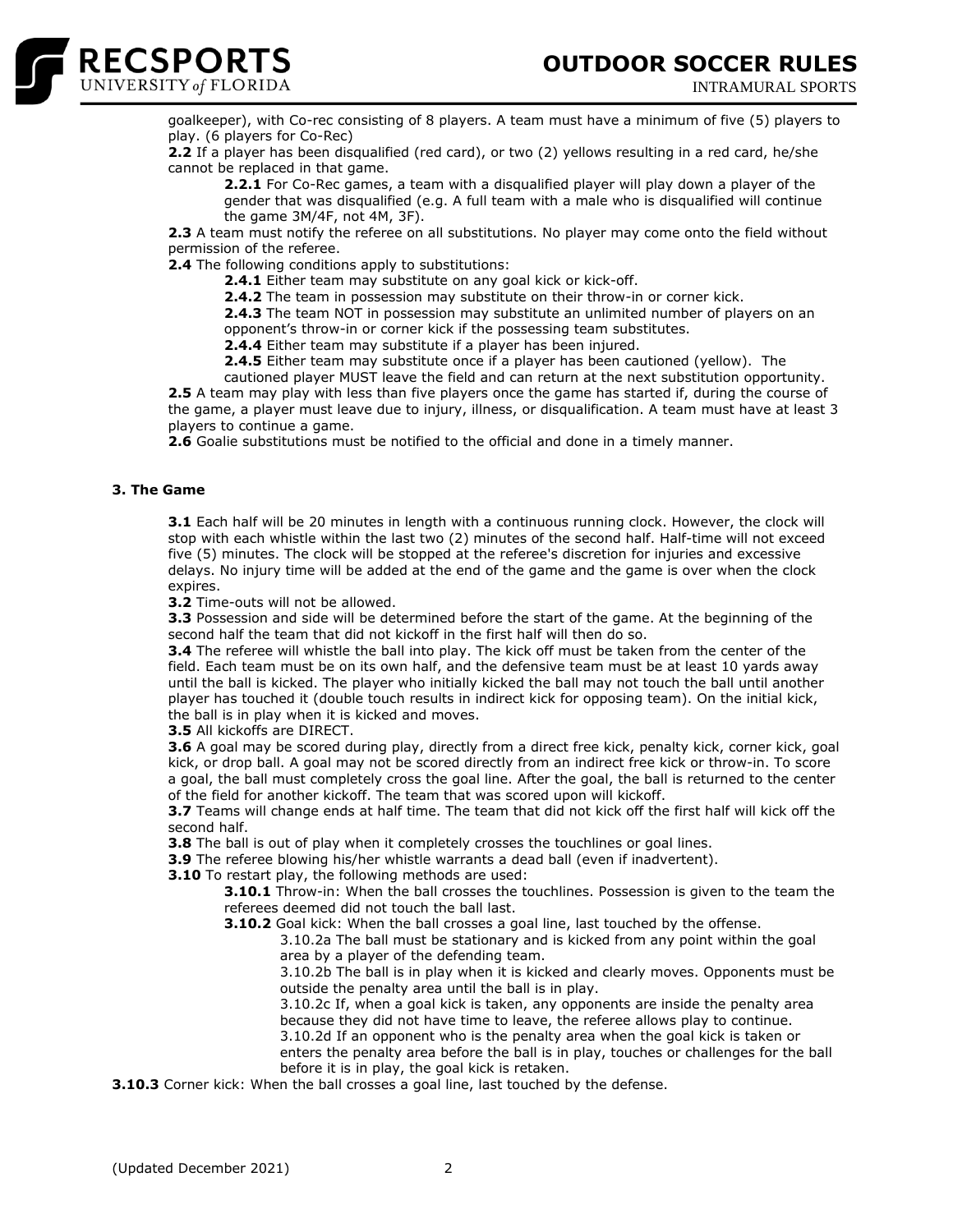

INTRAMURAL SPORTS



**3.10.4** Direct/Indirect Free Kick: When an on-field infraction has occurred. **3.10.5** Drop Ball: (See rule 3.12)

**3.11** Ball in play: The ball is still in play if it stays inbounds after rebounding off the goal, referee, or corner flags and remains in the field of play.

**3.12** A drop ball will be called when play is stopped due to an injured player, an inadvertent whistle, stopped by a referee or touches the head official (remains on the field of play and a team gets an unfair advantage, ball goes directly into the goal, or the ball changes possession as a result). A drop ball must touch the ground before either team makes contact with the ball to return it to play. **3.13** Mercy Rule: For single gender (Men's, Women's, Sorority, Fraternity & Open) teams by halftime, or anytime thereafter, if a team is ahead by 10 or more goals, the game will end. In addition, a 5 goal lead within the last 5 minutes will end the game. For Co-Rec teams by halftime, or anytime thereafter, if a team is ahead by 20 or more goals, the game will end. In addition, a 14 goal lead within the last 5 minutes will end the game. At the same time, if a team is ahead by one less goal than the mercy rule, and is deemed to be stalling, the officials have the option of ending the game.

**3.14** During the regular season, tie games will stand. During playoffs (or tournaments), ties will be broken using the following rules: Two 5-minute, consecutive sudden death overtime periods will be played. Possession and side will be determined before the first overtime period. The first team to score is the winner. If there is no score in the first overtime, play is stopped, teams switch ends of the field, and possession changes as if starting a new half. There will be no intermissions, either between the end of the second half and the first overtime, or the first and second overtime periods. If there is no scoring in the second overtime, then kicks from the penalty mark (penalty kicks) will be conducted. One coin toss will be conducted to determine which goal will be used. A second coin toss will be used to determine which team shoots first. After the second overtime, each team will select 5 players to participate in the shootout (Players must be on the field at the end of overtime to participate in the shootout). The goalie is allowed to shoot during kicks from the penalty mark, but it is not required that they are one of the first five shooters. The same goalie that ended the second overtime must defend the penalty kicks, and it must be the same goalie for the entire shootout, unless the goalie is injured (See Rule 8 - Shootouts - for further clarification). If after both teams' five kicks there is still a tie, it will become sudden death (meaning each team shoots once until one team scores and the other team does not). The remaining players must shoot first before the original shooters can shoot again.

**3.15** Regular season games cancelled (prior to game time) due to weather or field conditions will be considered a 'no result' for both teams. If inclement weather causes a started game to end early:

**3.15.1** The game is a 'no result' if it has not reached halftime.

**3.15.2** The game (and score) is final if the game has reached halftime before cancellation. **3.16** Playoff games cancelled due to weather or field conditions will be rescheduled if the game has not yet reached halftime.

**3.16.1** If a game has not reached halftime, the game will be restarted from beginning, regardless of score at time of cancellation.

**3.16.2** If a game has reached halftime at time of cancellation, the game (and score) is final.

# **4. Rules Clarifications**

**4.1** Fans and coaches must stay off the field at all times. Fans and coaches may never stand between the two fields. Continued violations of this rule will result in a yellow card for the captain. If they continue to violate this rule, the captain will be ejected. Another captain will be appointed and the preceding rules will be applied.

**4.2** The team which kicked the ball out of bounds is responsible for retrieving the ball and returning it to the goalie or official. Excessive delay may result in a yellow card.

# **5. Offside**

**5.1** A player is in an offside position when nearer to his/her opponent's goal line than the ball unless:

**5.1.1** The player is in his/her own half of the field of play.

**5.1.2** The player is not nearer to the opponent's goal line than at least two opponents (does not have to include goalkeeper).

**5.1.3** The position of any part of the player's head, body or feet will be deciding factor, not the player's arm.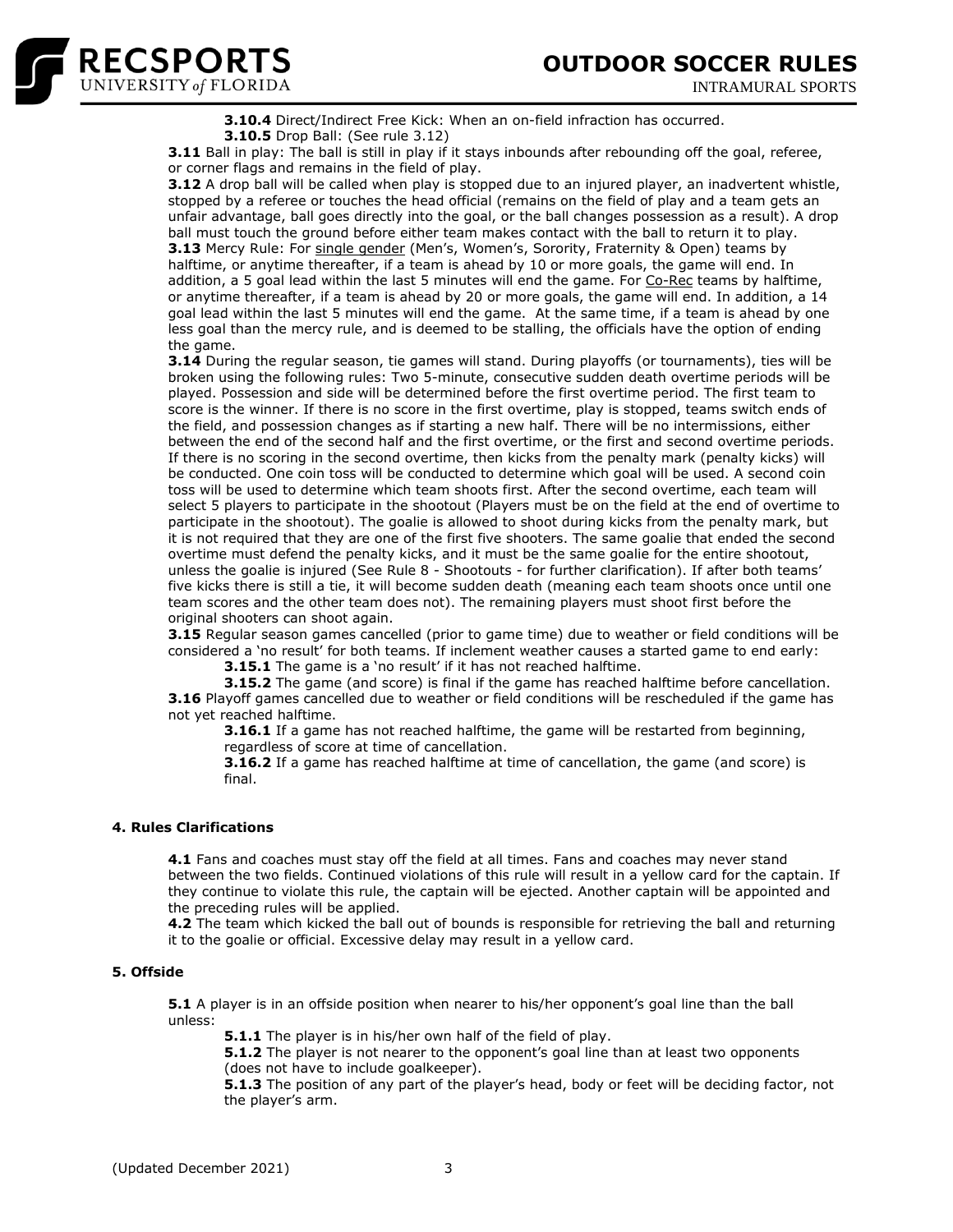

**OUTDOOR SOCCER RULES**

INTRAMURAL SPORTS

**5.2** A player shall not be penalized for being in an offside position if the ball is received directly from a goal kick, corner kick or throw-in.

**5.3** A player will only be penalized for being in an offside position if, at the moment the ball touches or is played by a teammate, that player is involved in active play by:

**5.3.1** Receiving the ball or clearly making a motion to play the ball.

- **5.3.2** Interfering with play or with an opponent.
- **5.3.3** Gaining an advantage by being in the position.

**5.4** Offside is completely left to the judgment of the officials.

### **Penalty: Indirect Free Kick**

# **6. Fouls and Misconduct**

**6.1** Kicking-Striking-Tripping-Jumping

**6.1.1** A player shall not intentionally attempt to kick, strike or jump at an opponent. **6.1.2** A goalkeeper may not intentionally strike or attempt to strike an opponent by throwing the ball at the opponent.

**6.1.3** A player shall not intentionally trip an opponent.

**6.1.4** A player shall not hold, push or impede an opponent with hands or arms extended from the body.

### **Penalty: Direct Free Kick**

**6.2** Handling

**6.2.1** A player shall be penalized for intentionally handling, carrying, striking or propelling the ball with a hand or arm. If a player handles the ball on an obvious (official's judgment) goal-scoring play, the goal will count, and the player will be issued a yellow card. **6.2.2** The goalkeeper is exempt from this rule when handling the ball within their own

penalty area.

# **Penalty: Direct Free Kick**

**6.3** Charging

**6.3.1** A player shall not intentionally charge an opponent unfairly. An unfair charge is one in which a player does not use shoulder-to-shoulder contact with an opponent, does not have arms and elbows close to the body, or at least one foot on the ground and the ball within playing distance.

**6.3.2** A player having one or both feet on the ground shall not charge into an opponent that has no feet on the ground.

**6.3.3** A player shall not charge into the goalkeeper in the penalty area.

**6.3.4** An official shall disqualify any player who flagrantly fouls the goalkeeper in possession of the ball.

**6.3.5** Possession or control of the ball is when the goalkeeper has the ball trapped by either or both hands or when bouncing it to the ground or when releasing the ball into play. **6.3.6** Outside the penalty area, the goalkeeper has no more privileges than any other player. Note: When goalkeepers put the ball on the ground, they relinquish their rights as goalkeepers.

# **Penalty: Direct Free Kick**

**6.4** Dangerous Play

**6.4.1** In the opinion of the official, all high kicks above the waist in a dangerous manner will be prohibited. If a dangerous high kick is committed it is in the official's discretion whether to issue a yellow card, red card, or no card at all depending on the severity of the infraction.

**6.4.2** A player can also be considered for a dangerous play if they lower their own head to a dangerous level.

**6.4.3** Dangerous play will be called for players attempting to play the ball from the ground. **Penalty: Indirect Free Kick**

**6.5** Obstruction

**6.5.1** Obstruction is the intentional act by a player, not in possession of the ball or not attempting to play the ball, of running between an opponent and the ball or using the body as an obstacle.

**6.5.2** The goalkeeper in possession of the ball shall not be interfered with or impeded in any manner by an opponent. This includes the act of bouncing the ball or dropping the ball for a kick or attempting to throw the ball. This obstruction results in an automatic yellow card for unsportsmanlike conduct.

# **Penalty: Indirect Free Kick**

**6.6** Goalkeeper Release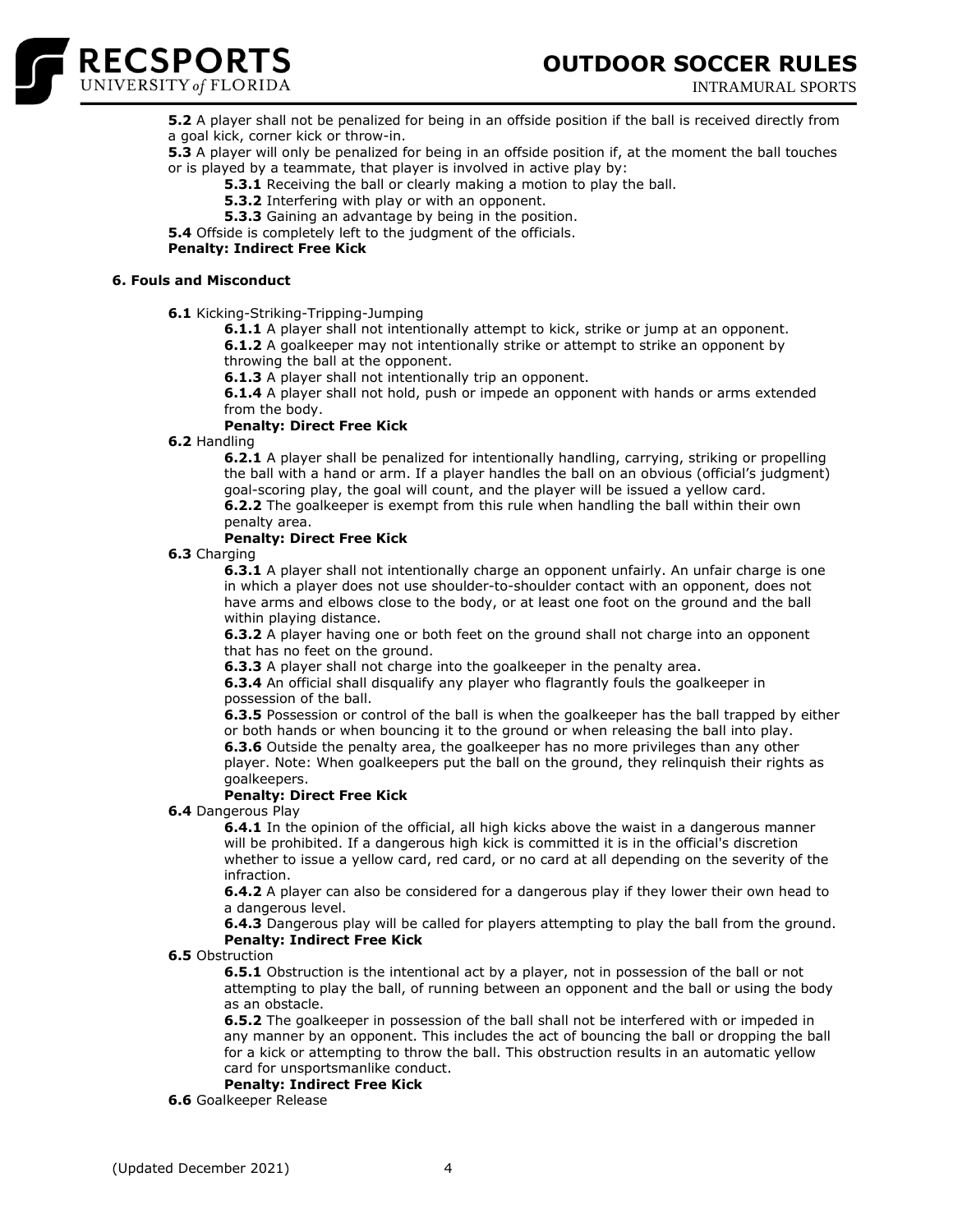



**6.6.1** From the moment the goalkeeper takes control of the ball with the hands in the penalty area, the goalkeeper has six seconds to release the ball into play. Failure to do so will result in the other team receiving an indirect free kick from that spot. The goalkeeper may throw to a teammate, or may drop the ball to his/her feet to gain possession, where it is playable by other players as well.

**6.7** Back Pass Rule - When passing the ball to the goalkeeper via a kick, the goalkeeper must not handle the ball. Furthermore, the keeper may not play the ball with his/her feet and then pick it up with his/her hands. Lastly, a player may not use trickery to play the ball to his/her keeper, to allow the keeper to play the ball with his/her hands.

# **Penalty: Indirect Free Kick from spot of infraction**

### **6.8** Misconduct

**6.8.1** A player or coach shall be cautioned for: Persistently infringing upon the rules of the game or acting in an unsportsmanlike manner and/or objecting by word of mouth or action to the decisions given by an official.

**6.8.2** A player or coach will be disqualified for: Persistent misconduct or a second caution and/or exhibiting violent conduct or using violent or abusive language.

**6.8.3** Yellow Cards- any player warranting a yellow card (rough play, verbal abuse, physical abuse, etc.) will be required to leave the field of play until the next substitution

opportunity. If the goalie is the recipient of the yellow card, the team will be permitted to make a goalie change.

**6.8.4** A player will be ejected if he/she receives a second yellow card, is quilty of serious foul play or violent conduct, spits at an opponent, or uses offensive/insulting language or is deemed to deserve the ejection at the official's judgment.

**6.8.5** Two ejected players on the same team will result in a default of the game.

**6.8.6 If three yellow cards are issued in a game due to tactical fouls or excessively vulgar language/verbal abuse , the game is subject to forfeiture if deemed by the officials.** 

# **7. Free Kicks**

**7.1** Free kicks shall be classified as "direct," from which a goal may be scored, or "indirect," from which a goal cannot be scored unless the ball is played by at least one other player from either team before entering the goal.

**7.2** All free kicks may be taken in any direction and by any player of the offended team.

# **7.3 Direct Kick Offenses:**

- **7.3.1** Kicking or attempting to kick an opponent
- **7.3.2** Tripping or attempting to trip an opponent

**7.3.3** Jumping at an opponent

**7.3.4** Charging an opponent

**7.3.5** Striking or attempting to strike an opponent

**7.3.6** Pushing an opponent

**7.3.7** Tackling an opponent to gain possession of the ball, making contact with the opponent before touching the ball

- **7.3.8** Holding an opponent
- **7.3.9** Spitting at an opponent

**7.3.10** Handling the ball deliberately (except for the goalkeeper within his/her own penalty area)

**7.3.11** Sliding in a manner that the official deems a foul, yellow card, or red card.

# **7.4 Indirect Kick Offenses:**

**7.4.1** "Double touch" on any restart

- **7.4.2** Offside
- **7.4.3** Obstruction
- **7.4.4** Dangerous play
- **7.4.5** Goalkeeper release rules (See Rule 6.6-6.7)

**7.4** During a free kick restart, opposing players must be at least 10 yards from the ball until it is kicked, with exception of any player standing on their own goal line. If the kick is by a team in its own penalty area, defenders must also be out of the penalty area until the ball clears the penalty area. The ball must be stationary prior to the kick. The ball is in play when it is touched and moved. After the kick, the ball may next be played by any player except the kicker. A kick in a team's own penalty area must leave the penalty area before another player may play the ball.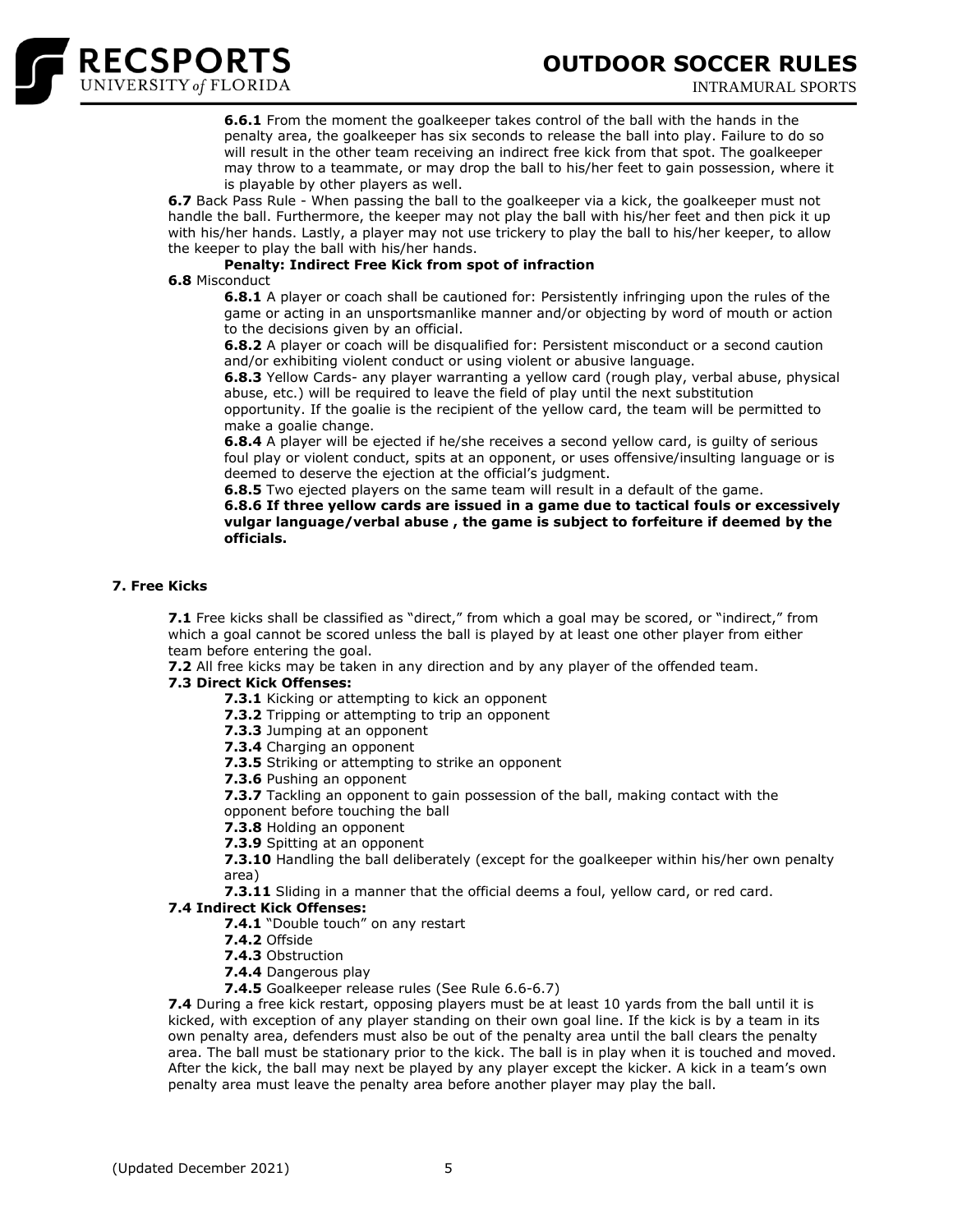

# **7.5** Penalty Kick: When Taken

A penalty kick is awarded for any direct free kick offense committed inside the defensive penalty box. A goal may be scored directly from a penalty kick

**7.6** Penalty Kick: How Taken

The penalty kick is taken from the penalty mark which is 12 yards from the center of the goal line. When it is being taken, all players (except for the kicker and the opposing goalkeeper) shall be within the field of play but outside the penalty area and behind the line designated by the officials. The opposing goalkeeper must stand on his/her own goal line, until the ball is kicked, but may move laterally on this line. The player taking the kick must kick the ball forward in order for it to be in play. If the ball is not put into play properly, the kick must be retaken. If the ball hits the goalpost or the crossbar and returns to play, the kicker may not play the ball until it has been touched by another player. The goalie may not be substituted on a penalty kick unless they were injured during the infraction. The kicker must wait for the official to start the play.

**7.7** Penalty Kick: Infringements

**7.7.1** *Result of PK No Violation Violation by Attacking Team Only Violation by Defense Only Violation by Both Teams* Enters Goal Goal Retake Goal Retake Goes Directly Out-of-Bounds Goal kick Goal kick Retake Retake Retake Rebounds into Play from Goal/Goalkeeper Play Continues Indirect FK Retake Retake Saved and Held by Goalkeeper Play Continues Play Continues Retake Retake Deflected Out-of-Bounds by Goalkeeper Corner Kick Indirect FK Retake Retake

**7.7.2** On a penalty kick, for any infringement by the player taking the kick, a goal cannot be scored and a player of the opposite team shall take an indirect free kick from the point of infraction.

# **7.8** End of time variations

The ball is dead at the moment the whistle sounds to end either half. A goal cannot be scored if the ball was in the air when the whistle was blown; the ball must have completely crossed the goal line. Time may be carried over only for a penalty kick. If the ball touches the goalkeeper during a penalty kick, before passing between the posts or after the expiration of time, the goal stands if it crosses the goal line. If a penalty kick is taken after the expiration of time, only the kicker may play the ball.

# **7.9** Throw-in: How Taken

The thrower, at the moment of delivering the ball, must face the field of play with both feet behind or on the line and both feet on the ground. The thrower shall use both hands equally and shall deliver the ball from behind and over his/her head. The ball shall be in play when it enters the field of play. If the ball never enters the field of play, the same team will retake the throw-in. A goal may not be scored by the throw-in. If the ball is improperly thrown in, a member of the opposing team shall take the throw-in. The thrower cannot play the ball until someone else has touched it.

#### **8. Kicks from the Penalty Mark**

**8.1** Five players on the field from each team will be selected by the team to shoot.

**8.2** The goalies must be the same as when the game ended in the second overtime and the teams must use the same designated goalie for the entire shootout, unless injured or carded.

**8.3** A coin toss will decide which team shoots first. The winner of the toss has the option of shooting first or second.

**8.4** Each team has five penalty kicks and will alternate shots. No rebounds are allowed.

**8.5** If the score is tied at the end of the five shots, the shootout will continue alternating players until one team makes it and the other does not. No player may attempt a second penalty kick until all players on his/her team for the shootout has attempted one. This pattern will continue for future rounds as well.